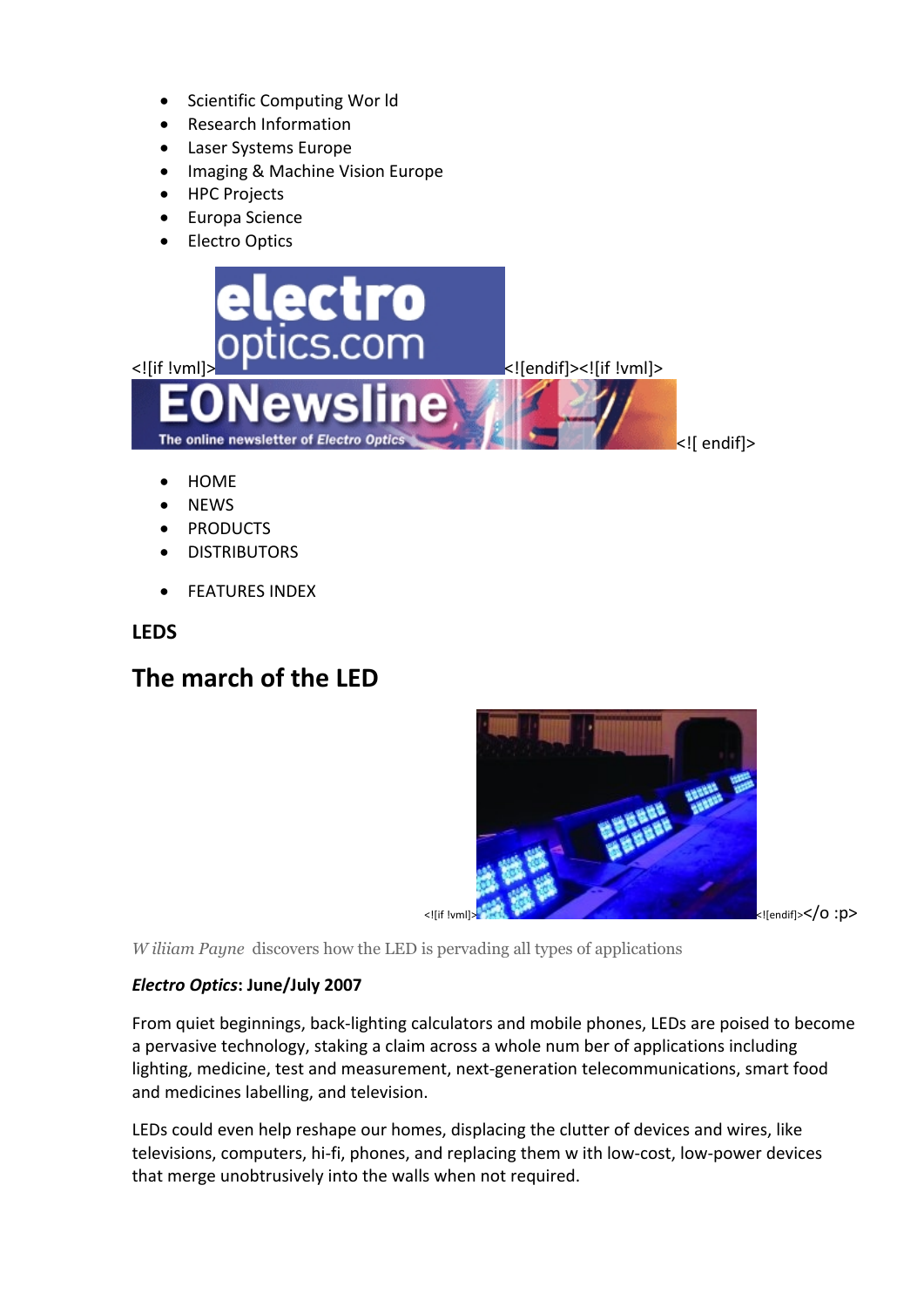One of the biggest applications for LEDs is turning out to be lighting. While LEDs have established themselves in indicator displays, remote contro ls and backlights, it is only recently that white LEDs have begun to be used to replace conventional lighting. However, highbrightness LEDs are making rap id progress in a number of areas, including home lighting, street lighting, and the automotive sector.

# **Lighting up the Queen of the Night**

Perhaps nothing illustrates the progress that LED lighting has made as m uch as the recent installation of the LED stage by LDDE and Philips at one of t he world's great opera houses.

The Vienna State Opera stands in a class of its own among opera houses. It is the home of Austrian opera, including not only the operas of Mozart, but also Gluck, Haydn, Beethoven, Weber, Schubert, Strauss, Schoenberg and Berg .

The company required a modern lighting solution to meet the demanding specifications of professional stage lighting. This included completely sil ent operation to avoid interrupting the performances. In addition, due to the limited stage space, the lighting fixtures had to be compact in size and mo bile to allow floor lights to sink into the stage floor, ensuring the maximum st age space for performances.

The lighting (shown above) also had to reproduce the same tones and colo urs as the original spotlights, especially for established repertoires. The Ope ra wanted the ability to alter the atmosphere and create individual moods to support each performance through the use of different lighting techniques.

Technical lighting specialist LDDE designed the SpectraLimeled fixture specifically for the Vienna State Opera House project. In order to ensure t he fixtures reproduced the individual nuances of conventional theatre spotligh ts, the SpectraLimeled incorporated warm-white Philips Luxeon LEDs, which provi de a colour rendering index (CRI) of 90, a correlated colour temperature (CCT) of 3200K, and a typical light output of 20 lumens that is up to 10 times brigh ter than standard LEDs. It is claimed as the first solid-state light source to closely match the black body illuminant spectrum across the visible colour range.

### **Cutting waste on the street**

Few lighting applications are as wasteful as street lighting. Thousands of miles of UK roads are lit up with high-energy lighting. Recently-introduced high-pressure sodium lamps produce a better light than the old orange sodium lamps, but at the cost of greater energy inefficiency.

So street lighting is an obvious candidate for the energy efficiencies t hat LEDs can bring. But heat and electrical issues are currently barriers above 12,000 lumens. York-based firm Dialight Lumidrives has joined up with the University of Manchester's School of Electrical and Electronic Engineering to develop new approaches to overcome the 12,000 lumen barrier for LEDs. They'll also have to tackle environmental issues – like t he heat effects of having a bird nesting directly over a lamp.

LED street lighting will not only cut waste. It will pave the way for intelligent street lighting and reduce light pollution. The lifetime of the proposed LED module is in excess of 50,000 hours or 10-years if used for ro ad lighting – approximately four times longer than a conventional street light.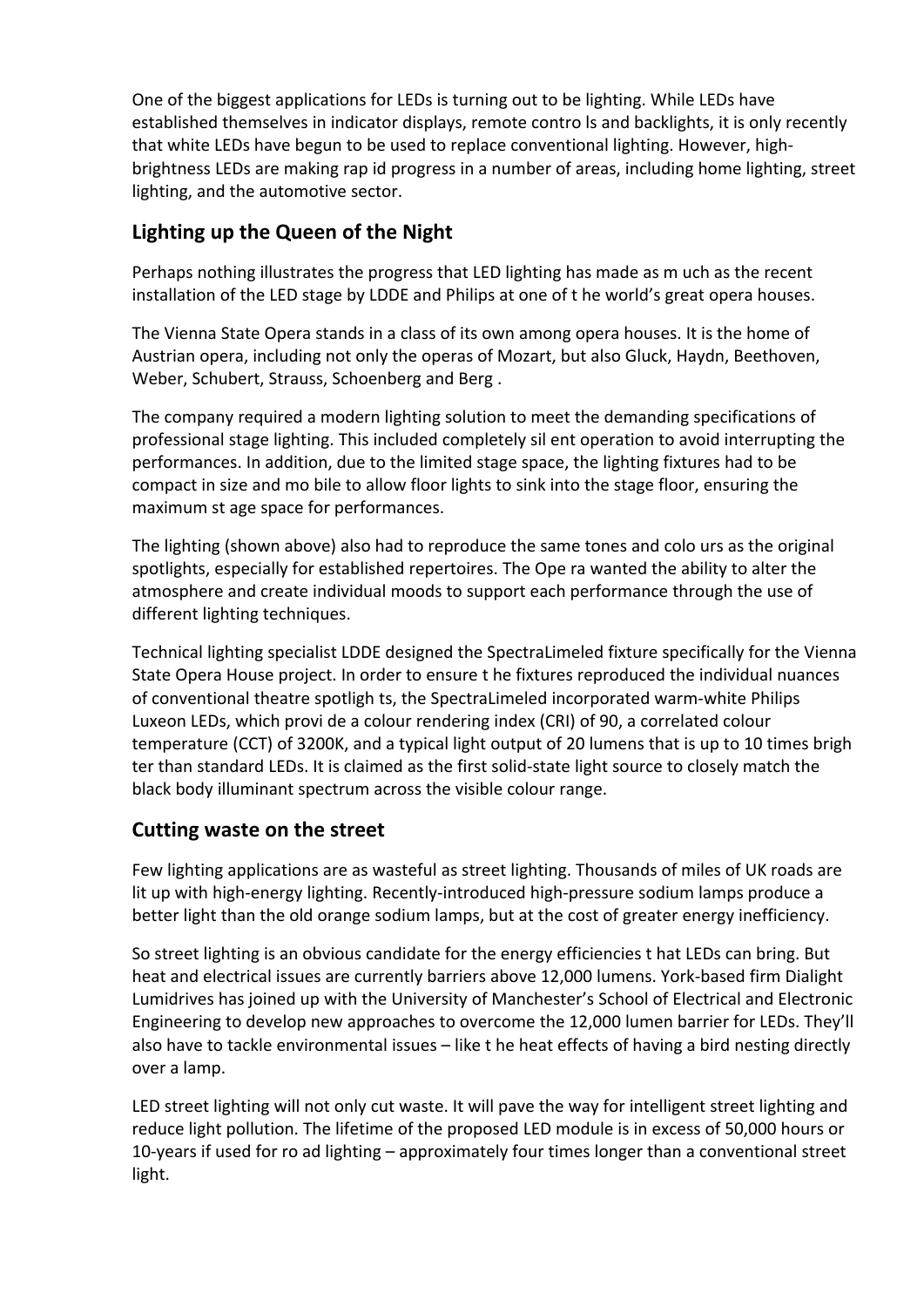## **Going where lasers can't**

One of the most important uses of lasers in medicine is in photodynamic therapy, or PDT. Toxic drugs designed to kill cancer cells are made photosensitive. In normal PDT treatments, a laser is trained on the tumour and the drugs are activated.

Lasers, however, have to be used with caution when used in especially sensitive areas, such as during neurosurgery. LEDs potentially offer a much safer alternative.

Paediatric neurosurgeons at the Medical Hospital of Wisconsin in Milwauk ee have tested LEDs to treat brain tumours during open surgery. Unlike lasers, LED light can safely illuminate through all nearby tissues, reaching parts of t he tumour that the shorter wavelengths of laser light cannot. According to Professor Harry Whelan, who led the surgical team, LEDs' ability to 'penetrate wide and deep' hold the key to its greater effectiveness.

Before embarking on surgery, the hospital had carried out experiments th at demonstrated that LEDs destroy tumours more effectively than conventional surgery. These experiments enabled the hospital to gain FDA approval to use an experimental LED probe, developed with the aid of NASA, for paediatric brain surgery.



*Red light from the LED brain surgery probe shines through the fingers o f Dr Harry Whelan, a paediatric neurologist, at the Medical College of Wisconsin in Milwaukee. Whelan uses the long wavelength light from the LED probe to acti vate special drugs that kill brain tumours.*

In another trial, Professor Whelan's team have used LEDs to treat eye injuries. In a series of experiments, Professor Whelan's team blinded rats by giving them high doses of methanol, or wood alcohol. This is converted by the body into formic acid, a toxic chemical that inhibits the activity of mitochondria. Within hours, the rats' energy-hungry retinal cells and optic nerves began to die, and the animals went completely blind within one to two days.

But if the rats were treated with LED light with a wavelength of 670nm f or 105 seconds at 5, 25 and 50 hours after being dosed with methanol, they recovered 95 per cent of their sight. Remarkably, the retinas of these rats looked indistinguishable from those of normal rats. 'There was some tissue regeneration, and neurons, axons and dendrites may also be reconnecting,' says Professor Whelan.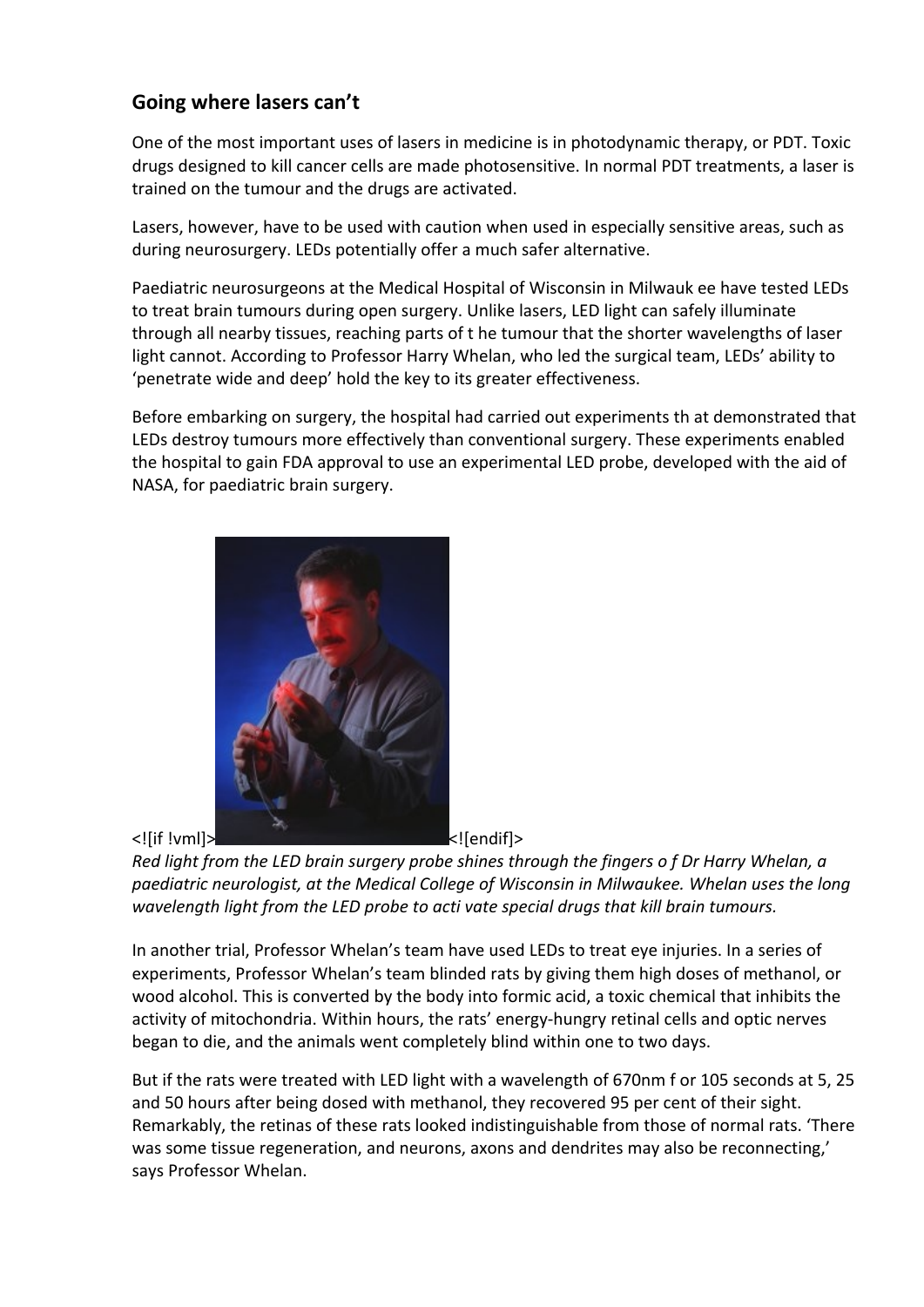# **Helping Alzheimer's patients**

LEDs are also being used to treat people with Alzheimer's disease. One of the side effects of the condition is to disturb sleep patterns acutely. People with Alzheimer's often wake repeatedly during the night, causi ng them to be sleep-deprived, and fall asleep continuously during the day. It also leads to night-time wandering, a major cause of Alzheimer's patients being institutionalised.

A team at Rensselaer Polytechnic Institute in New York treated Alzheimer's patients with about 20W of blue LED light for two hours before bedtime for two 10-day periods. Blue light was chosen as tests have shown it is the most effective part of the spectrum at controlling the body's circadian system, which controls sleep patterns. A control gro up were treated with red LED light.

The team discovered that blue LED light produced longer and deeper sleep during the night in the Alzheimer's patients, and more activity during the day as well.

### **Safer and cheaper lab measurements**

LEDs are also making inroads into laboratory-based science, opening up m uch safer, cheaper and simpler-to-use alternatives to lasers.

A team in the Photophysics group at the University of Strathclyde in Glasgow, working in collaboration with Horiba Jobin Yvon IBH Ltd, has used LEDs to measure fluorescence decay of proteins.

According to the team, the fact that LEDs can be pulsed on a sub-nanosec ond timescale makes them ideal for fluorescence decay measurement.

Prior to Strathclyde's work, most development with LED-based fluorescence decay has been typically in the 450-550nm range. The shortest wavelength available with LEDs has been 370nm, too long for one the most important fluorescent samples, the amino acid fluorescence of proteins, whi ch absorbs below 300nm.

The Strathclyde team used an AlGaN-based LED, which could emit light at 280nm. The team found that adding a monochromator increased the stability a nd fine-tuning of the signal.

The team expects increasing use of protein fluorescence with LEDs. They argue that ultrafast pulses of mode-locked lasers still offer the ultimate in time resolution, but the low cost, ease of use, convenience and compactness of 280nm to 300nm nanosecond LEDs will make fluorescence techniques more widely used by protein researchers. They believe this will include not only decay kinetics, but also emission spectroscopy, microscopy, imaging and sensing u sing steady state, modulated and pulsed modes of operation.

Strathclyde's work illustrates a cheaper, safer and smaller replacement for existing fluorescence technologies. Biology and chemistry researchers at Virginia Tech have discovered that LEDs can provide rapid screening of a whole new generation of molecular drugs that bind to the DNA diseased tissues. Testing each molecule design was proving a time-consuming process, with roughly only one or two completed each day. A second year undergraduate at the institute, Aaron Prussin, has used LEDs to build an automated screening system. On a molecule successfully binding to DNA, Prussin's LED system lights up. The system now allows the institute to complete 100 tests a day. He is now planning to build an LED array that will light up with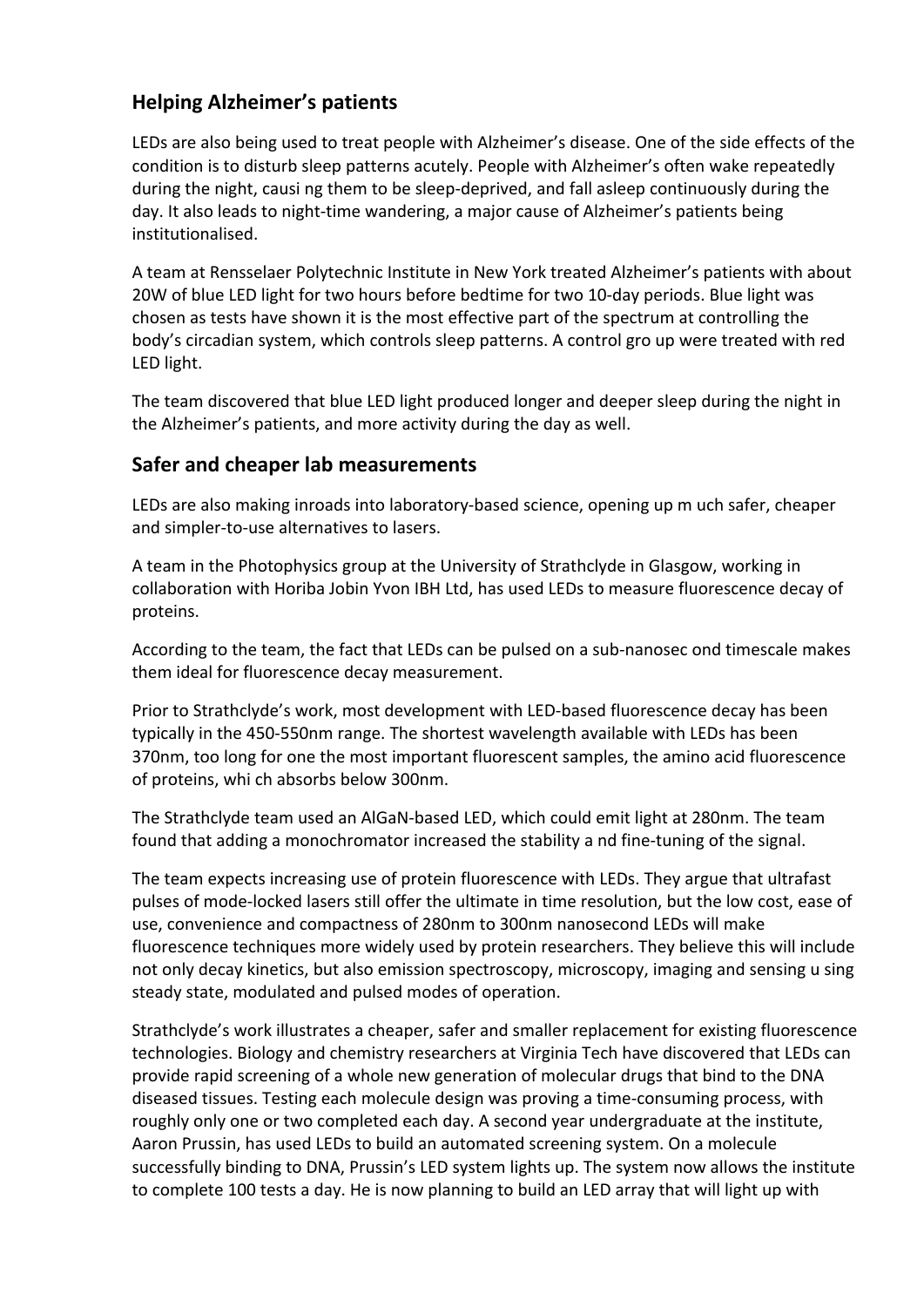different colours depending on the DNA interaction.

### **Lighting up the last mile**

One of the challenges for next generation broadband communications is 'the last mile'. Future entertainme nt and internet services are going to demand enormous bandwidth. With current infrastructure, that will entail a hugely expensive recabling of the last stretch from the local exchange to each subscriber home.

A team from Penn State University has shown that a system combining white LEDs coupled with power line grids can deliver extremely fast broadband direct to the home, at very little cost. It will a lso provide users with completely secure, very high-speed automatic wireless network throughout the house.

By using LED light, rather than microwave r adio, it also sidesteps the growing health concerns surrounding current home and office wireless networks. The Penn team, led by Professor Mohsen Kavehrad, use power lines to deliver broadband – an approach already used to connect backbone networks. The Penn team avoid the need for expensive terminating equipment in the home by relying on white LED lighting. Replacing conventio nal bulbs with LEDs, the broadband data, voice or video can piggyback through t he home's electrical wiring onto the light wave to reach any receiver devices around the house.

Professor Kavehrad's team has shown t hat their approach can deliver home broadband wireless of a gigabit a second, m uch faster than DSL or current fibre infrastructure. Because it doesn't penetrate walls, white LED networks will be more secure, and there are no k nown health hazards associated with white LED light.

### **Smart labels and 'intelligent wallpaper'**

Printed electronics incorporating organic LEDs has the potential to transform labelling on food and drugs, making it far safer and more informative. Companies such as Cambridge University spin-offs CDT and Plast ic Logic, both founded by Professor Sir Richard Friend of the university's Cavendish Laboratories, concentrate on organic LEDs. Multinationals like Ep son, who have a dedicated lab at Cambridge studying this area, STMicroelectronic s, Hewlett-Packard, Agilent, PerkinElmer and Canon, are all actively investiga ting the printed electronics area.

Printed electronics is cheap: a conventionally-produced silicon device costing £30 to manufacture can be matched by an inkjet printed electronics device costing 2p. When inkjet is replaced by large-scale offset and gravure, the cost per device comes down to just fractions of a penny.

The ability to produce light, flexible, and cheap plastic devices incorporating OLED displays for just pennies, or even less, opens up a whole new field of smart labelling and ubiquitous displays.

Intelligent labelling for foods and medicines is one application. Patien ts rarely keep – or read the leaflets that come with their medicines. Instead of relying on hard-to-read labels, or leaflets crammed with difficult-to-digest information, intelligent labels will be able to scroll through their information, enlarge it for the short sighted and even compen sate for any shaky hands.

Faced with growing concerns over obesity and the nation's diet, intelligent labelling on food will be able to much better inform customers what they're buying. In shops, intelligent labels could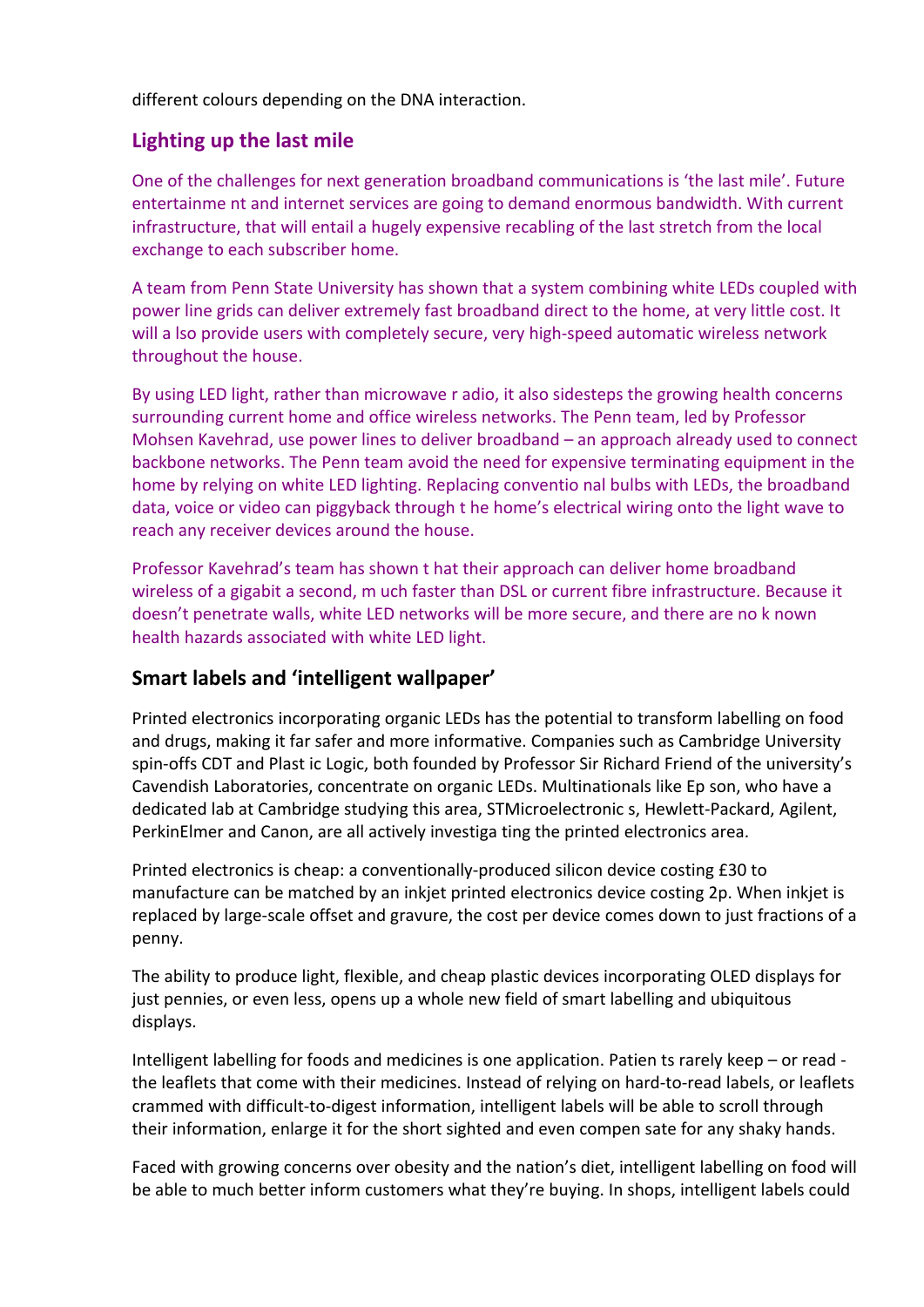even play informat ion videos or adverts on their displays via a retail wireless network.

OLED-based printed electronics could even banish televisions and computer screens forever. The technology is already used to produce very large LCD displays. But printed electronics could also create intelligent wallpaper t hat could transform itself into wall-sized screens for watching television, usi ng a computer, or displaying the label instructions from packaging.

### **Search features**

### **Subscribe**

*Electro Optics* is circulated six times a year at no cost to readers with suitable qualifications; put simply, you will be able to get t he magazine for free provided that you are a scientist, researcher or engineer who relies on photonics in your daily work.

Please **cl ick here** to register as a new reader, to update your details or to renew your free subscription.

### **June/July 2007**



#### LEDs **The march of the LED**

*Wiliiam Payne* disco vers how the LED is pervading all types of applications

#### HARD T ALK **Photonics and new integration technologies**

*John Marsh* chief technology officer, Intense says integration is vital in reducing costs

### LASER COOLING **Keeping it cool**

*David Robson* investigates the different methods of keeping laser systems at a constant temperature

#### LEADIN G THE WAY **Tomorrow's market leaders**

*Warren Clark* asks leading industry figures about emerging markets in terms of geography, technology and applications

PROFIL E **Set for global growth**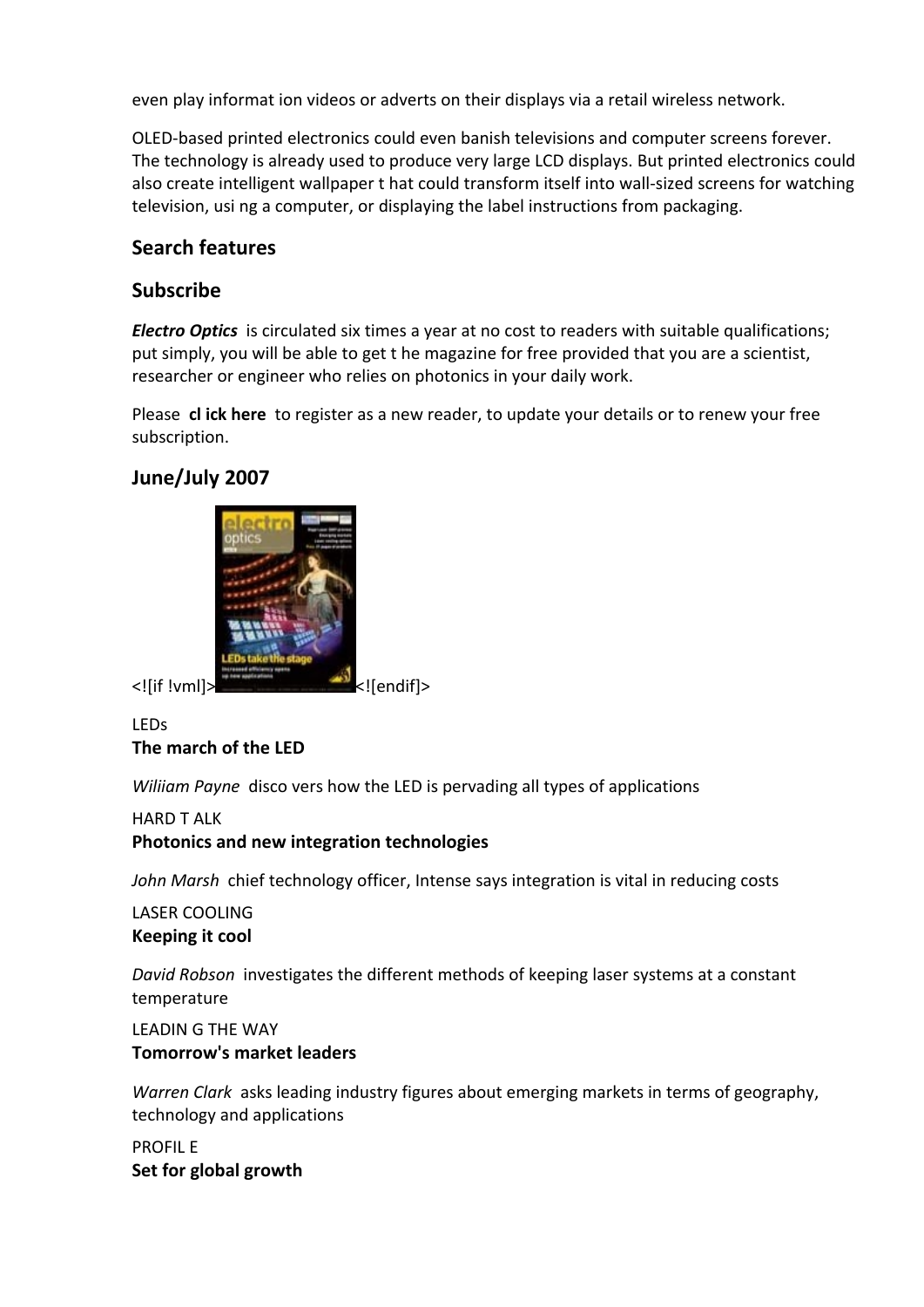*John Murphy* tracks the recent progress of Ophir, an Israeli company carving out a significant nich e in the test and measurement market

### SHOW P REVIEW

#### **Laser lights up Munich**

An extensive preview of the Laser 2007, World of Photonics exhibition and the accompanying conference program

#### TEST A ND MEASUREMENT **Putting power to the test**

*David Robson* finds that advances in laser technology are driving optical test and measurement syste ms to cope with higher powers and reduced response times